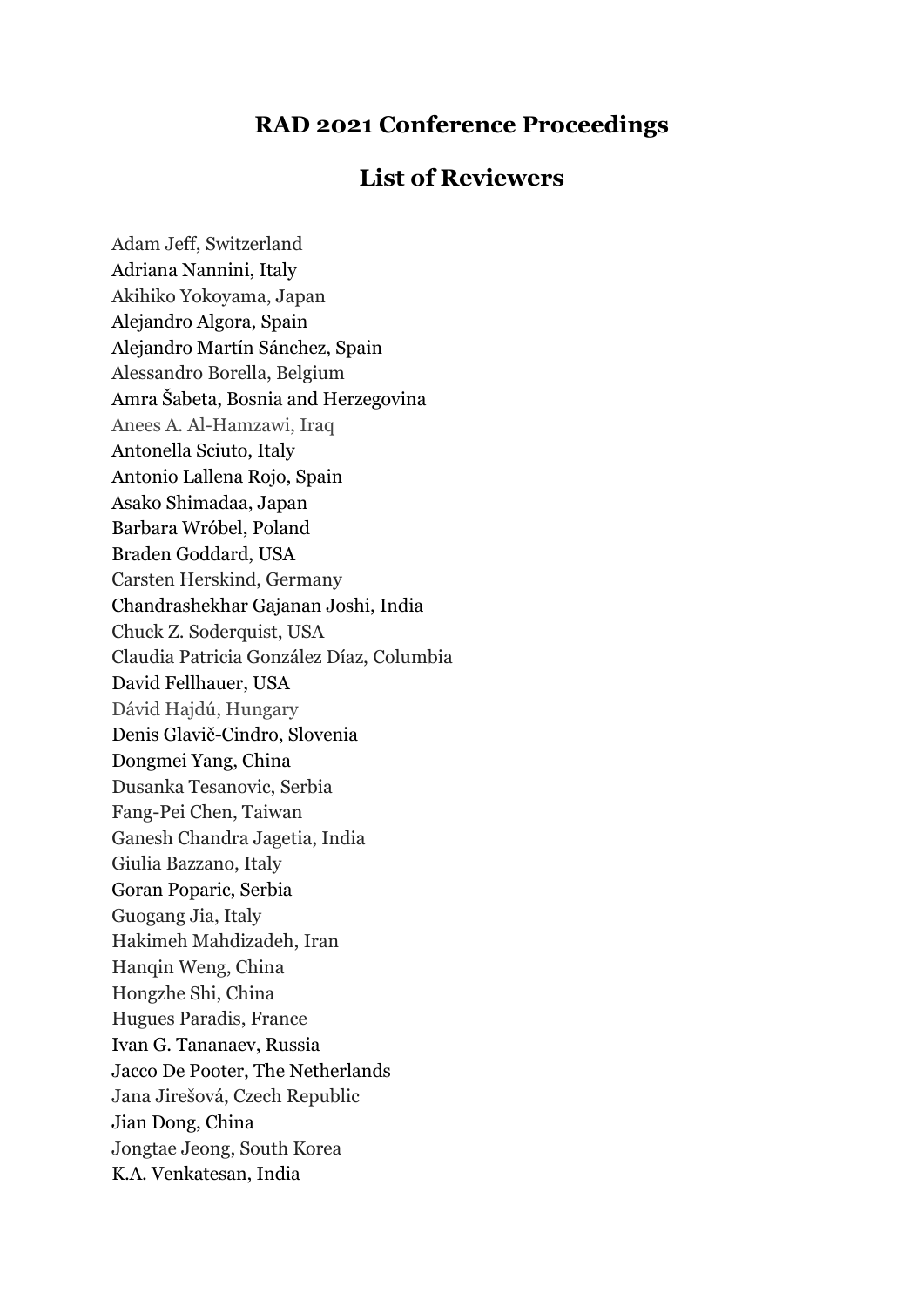Kaikai Wang, China Kannappan Priya, India Kastriot Spahiu, Sweden Leiting Shen, China Ljubica Tasic, Brazil Ljupco Hadzievski, Serbia Luka Snoj, Slovenia Madhava B. Mallia, India Manny Mathuthu, Zimbabwe Marko Andjelkovic, Germany Martina Rezacova, Czech Republic Masaharu Shiratani, Japan Mausumi Sikdar, India Miloš Živanović, Serbia Min Pan, China Mohamed I. Aly, Egypt Murtadha Sh. Aswood, Iraq Naomi D. Mokhine, Zimbabwe Naseem Shah, India Nathan Bessen, USA Nevena Puač, Serbia Nicolas Clavier, France O.P. Sharmazanova, Ukraine Omar Nusair, USA Otmar Urban, Czech Republic Paban K. Agrawala, India Paolo Ferrari, Italy Pär-Anders Söderström, Romania Patrick Byrne, USA Peter Peier, Switzerland Pipat Pichestapong, Thailand R. Kumaresan, India Radhakrishnan Mahendran, India Reza Davarkhah, Iran Saud Al-Obaidi, Kuwait Seva Matveev, Russia Shengjun Zhou, China Shivappa Pooja, UAE Simon J. Lees, Canada Stefan Ilic, Serbia Steven Judge, France Taishi Kobayashi, Japan